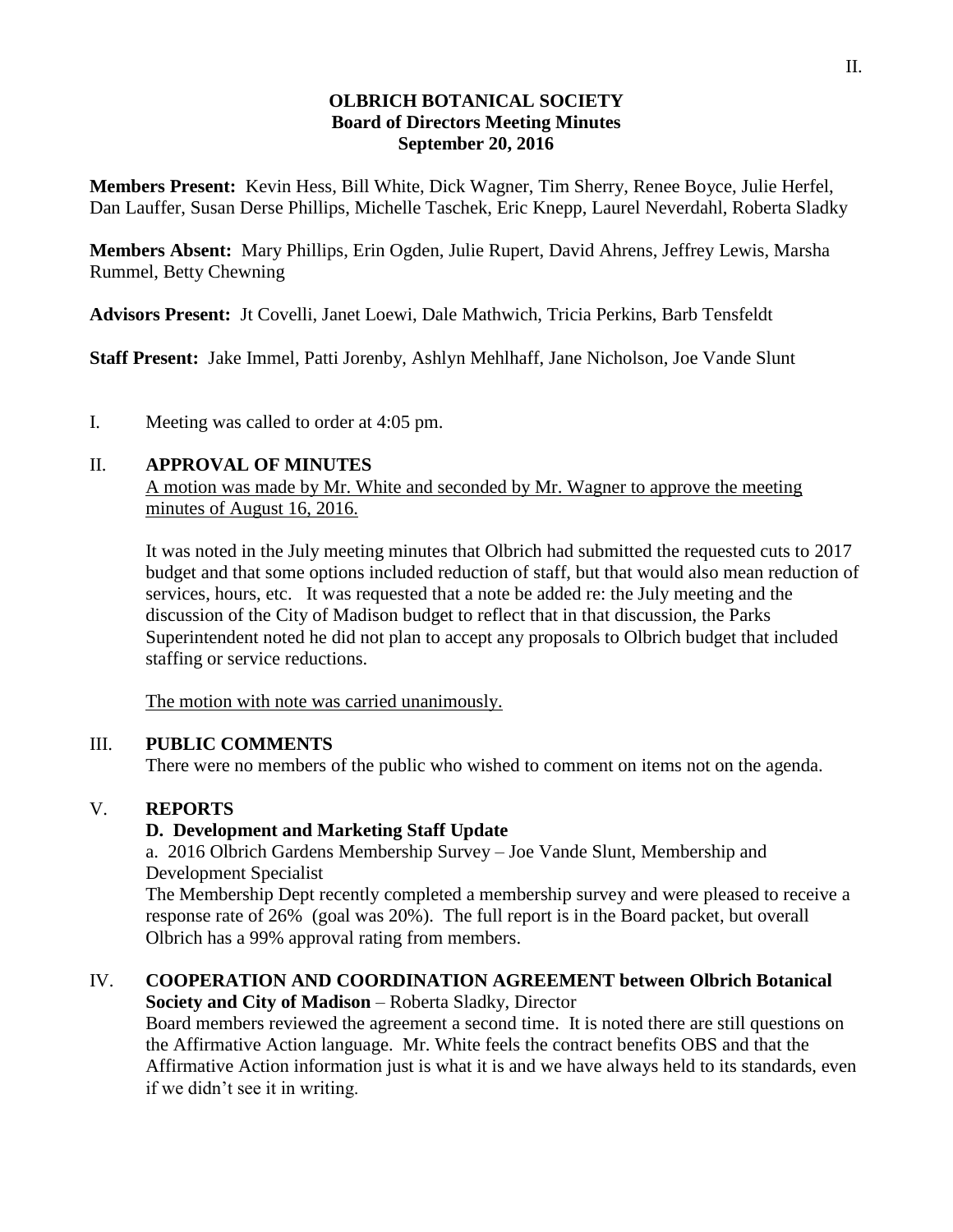Mr. Wagner noted that this process started due to a situation between the City of Madison and a different group, which made the City Attorney want to clarify a lot of these relationships between the City and affiliated organizations. The City is also open to changing the term of the contract from 20 years  $-$  it was just a starting point and could be changed to 5 years or longer than 20 years.

Board members asked if there was any follow up to the 2004 audit/review. Mr. Knepp thought there was and will try to find any documentation.

A motion was made by Mr. Wagner and seconded by Mr. Lauffer to approve that Olbrich Botanical Society move into the Cooperation and Coordination Agreement with the City of Madison. Motion carried unanimously.

Mr. Knepp noted that this will go to Common Council, then back to the Park Commission at the October meeting and hope to have it will be adopted before the November  $11<sup>th</sup>$  budget meeting.

# V. **REPORTS** (resume)

## **A. President's Report**

a. Capital Campaign Update – Ashlyn Mehlhaff reported \$2.4 million has been raised to date (all commitments, pledges, corporate and individual) and that \$516,000 in the bank. She is also working on contacting priority donors who have not been contacted yet.

Board members expressed concern re: recent suggestions of changes to City of Madison Capital Budget and it's affects on our Capital Campaign. President Hess will draft a response to the Mayor regarding the letter he sent the Board. (attached)

### **B. Financial Report**

Ms. Phillips provided financial updates to Ms. Sladky. YTD Net Income is lower than last year at this time by \$11,000, but compared to budget, YTD is higher than expected with a positive variance of \$55,000.

Revenue – Revenues are slightly less than budget but the gap is expected to close by by year end. Special Events will likely not make budget due to loss of leaf mulch sale and sponsorships at previous years' levels, most businesses are focusing on sponsoring equity and social justice. The budget for next year will reflect that.

Expense – We are seeing some savings in expense in every department and this has allowed us to maintain a positive Net Operating Income where we had budgeted a Net Operating Loss.

## **C. Director's Report**

Ms. Sladky requests you read staff reports and noted there is a contest for volunteers to guess the total attendance for this year. Staff met with a group from the Chicago Thai Consulate to discuss Thai Pavilion repairs.

## **D. Development & Marketing Staff Update** (continued)

Development financials were distributed at the meeting. A "DRAFT" copy was included in the packet in error.